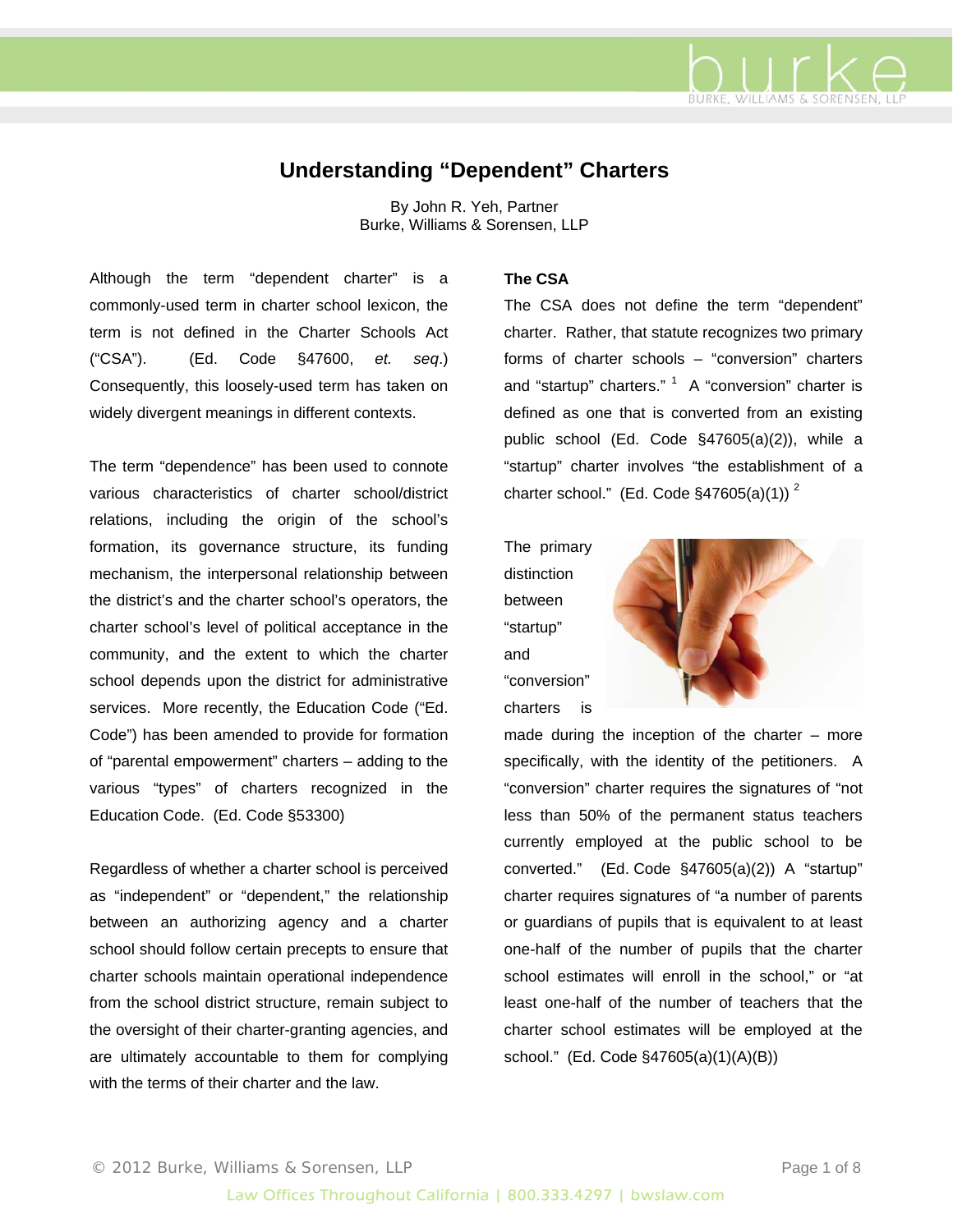

Recent case law and regulatory amendments also appear to confer upon a "conversion" charter a presumption that it can remain in the site of the converted public school. The court in *California School Boards Assn. v. State Bd. of Educ.* (2010) 191 Cal.App.4th 530, stated that "[w]e have concluded the State Board has reasonably chosen to adopt regulations giving 'conversion' charter schools what amounts to a presumptive right to remain at their existing school site." (*Id*. at 575).

In many remaining respects, the CSA treats "startup" and "conversion" charters alike. Judge Burger-Plavan, in the *Sacramento City* case, noted a few exceptions: conversion charter admissions preference for existing students (Ed. Code §47605(d)), ineligibility for certain loans (Ed. Code §43165) and grants (Ed. Code §47614.5), and the reasonable equivalence presumption under Ed. Code §47614. (5 C.C.R §§11969.3 and 11969.9) The most recent revision to the Proposition 39 regulations also prohibits a district from changing a converted district school's former attendance area without obtaining a waiver. (Cal. Admin. Code tit. 5, §11969.3(d)(2)(B))

Despite the limited variations between "startup" and "conversion" charters, nothing in the Ed. Code and regulations demonstrate the intent to abrogate the stated objective that charter schools "operate independently from the existing school district structure." (Ed. Code §47601.) The rules defining the oversight relationship between the charter school and its sponsoring agency apply to conversion charters and start-ups alike. By

extension, the practice of designating charter schools as "independent" or "dependent" has no express derivation in the CSA, and that statute contains no indication that the authorizer's oversight duties, or potential liability for the charter school's acts, differ according to the "type" of charter.

## **Common Perceptions of "Independent" vs. "Dependent" Charters**

Because the term "dependent" charter is not defined in the Education Code, the common understanding of the term is more a function of local practice than considered legal analysis. Most commonly, this perception arises from the extent to which the charter school is operationally integrated into school district operations.

A certain level of statutory integration of charter school functions into district operations is called for under the CSA. For example, Ed. Code §47651 defines two funding methods for charter schools – direct and indirect. A "direct" funded charter will receive its state funding directly (usually through the county) (Ed. Code  $\S$ 47651(a)(1)), while an "indirectly" funded charter will receive it on a passthrough basis through the sponsoring school district. (Ed. Code §47651(a)(2)) For special education purposes, a charter school may be considered a "school of the district," or may join a Special Education Local Plan Area ("SELPA") as a Local Educational Agency ("LEA"). (Ed. Code §47641(a),(b)) Finally, in its petition, a charter school can elect whether the sponsoring district or the charter school shall be considered the exclusive employer for the purposes of the Educational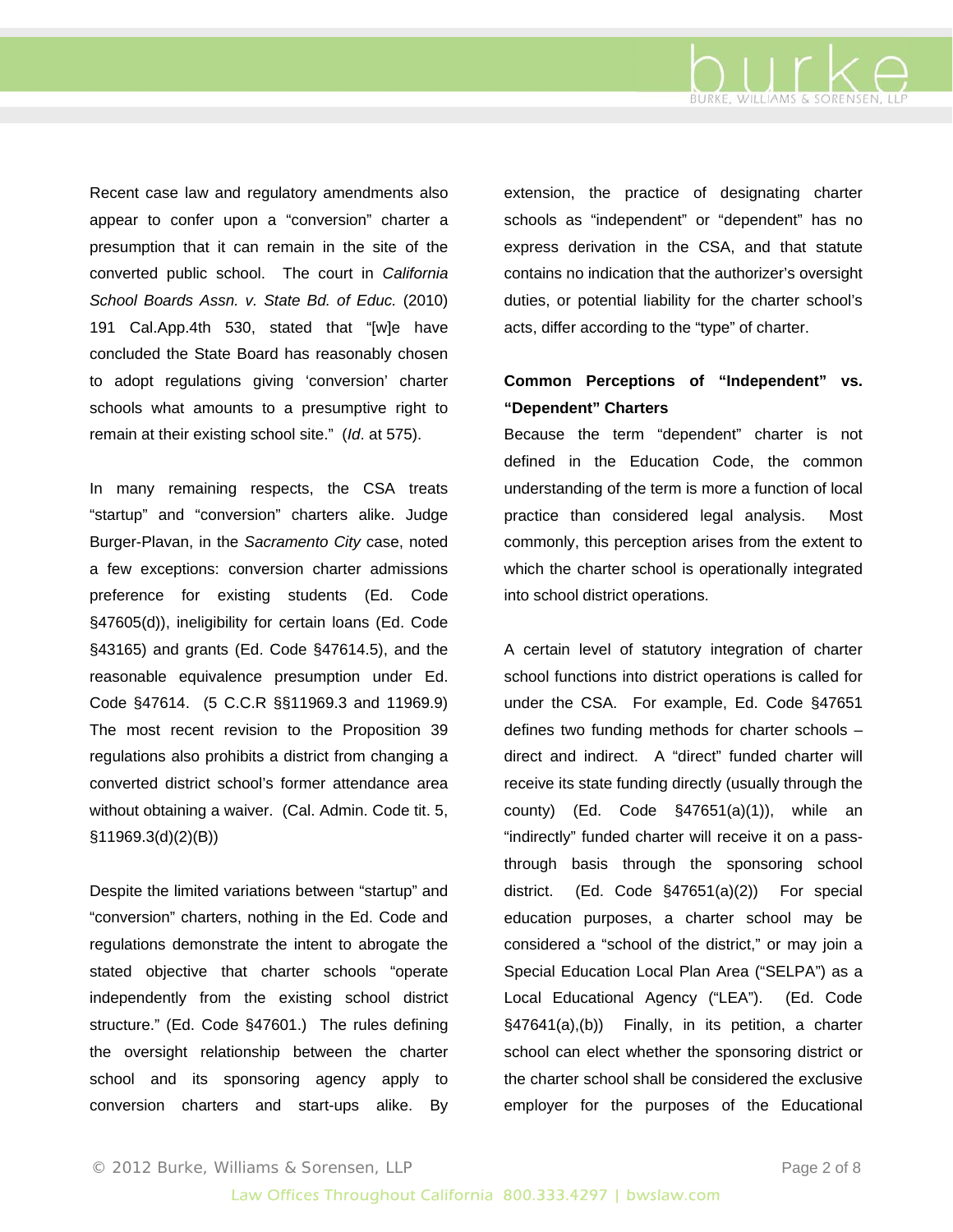

Employment Relations Act ("EERA"), the collective bargaining law for school districts. (Ed. Code §§47605(b)(5)(O) and 47611.5)



While the above instances provide some limited levels of operational integration, any further degrees of

operational integration must be assessed in the context of the larger designs of the CSA. As the California Supreme Court stated in *Wells v. One2One Learning Foundation* (2006) 39 Cal.4th 1164, the charter-granting school district has a statutory role as supervisory agency over the charter school:

Though charter schools are deemed part of the system of public schools for purposes of academics and state funding eligibility, and are subject to some oversight by public school officials [citation omitted], the charter schools here are operated, not by the public school system, but by distinct outside entities-which the parties characterize as non-profit corporations-that are given substantial freedom to achieve academic results free of interference by the public educational bureaucracy. The sole relationship between the charter school operators and the chartering districts in this case is through the charters governing the school's operation. (*Id*. At 1200-1201)

Although the California Supreme Court places some weight in the status of the charter school as non-profit corporations, the statutory design of the CSA does not appear to vary an authorizer's oversight duties based on this status. The inherent "independence" required by the authorizer relationship that every charter-granting agency

must hold with a charter school under its oversight will be discussed in the context of the five operational areas below.

#### **Petitioners**

Charter schools are sometimes considered to be "dependent" if the impetus for forming the charter school originated from within the district  $-$  either from the governing board or district administrators. By contrast, charter schools that have their origin in third-party groups external to the district are more often considered to be "independent" charters.

The CSA, outside of the context of "conversion" and "parent empowerment" charters, does not further differentiate between forms of charter schools based solely on the impetus for their origination. The statute states that a petition "may be circulated by any one or more persons seeking to establish the charter school" (Ed. Code §47605(a)(1)), but does not tie any notion of dependence or independence upon the identity of those petitioners. Regardless of the origins of the petition, the requirement of petition signatures remains, including the 50% numerical threshold applicable to both teacher and parent signatures. (Ed. Code §§47605(a)(1) and (2)) The signature requirement applies to all petitions submitted under Ed. Code  $§47605(b).^{3}$ 

There are other principles of law that would affect the ability of a district board or administration to participate in the formation of a charter school, even though Ed. Code §47605(a)(1) allows "any one or more persons" to circulate a petition to establish a charter school. For example, under Government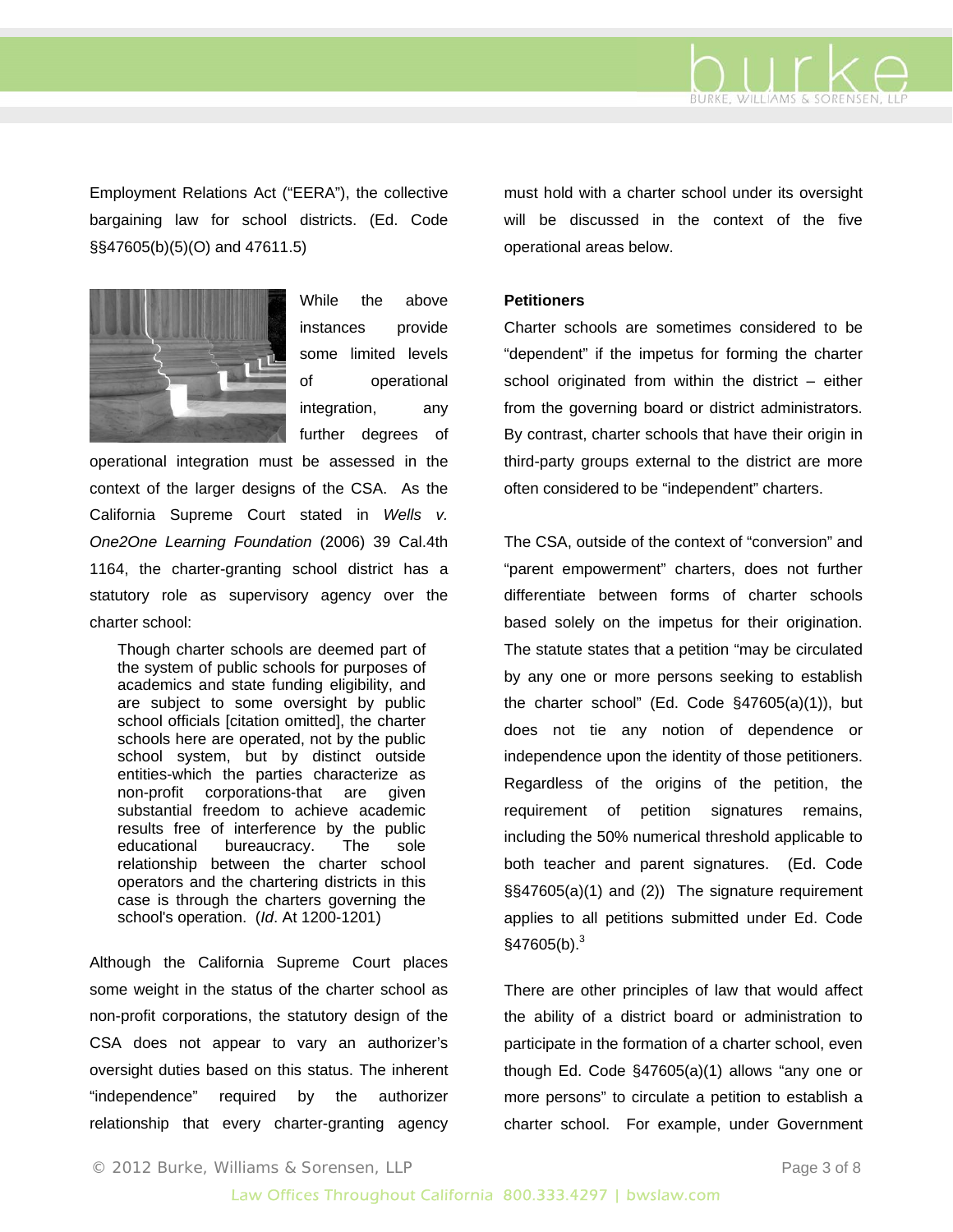

Code §1126, district officials and administrators are prohibited from performing "any work, service or counsel for compensation outside of his or her local agency employment where any part of his or her efforts will be subject to approval by any other officer, employee, board or commission of his or her employing body," unless otherwise approved in the statute or by the local agency. This statute might be invoked if a district administrator's duties in creating a charter school are subject to approval or oversight by the district's governing board.

#### **Governing Board/Administration**

Although the CSA does not explicitly prohibit a district governing board from serving as the charter school's governing board, reconciling this practice with the basic concepts of conflict of interest law is difficult.

The CSA contemplates that each charter school shall have its own governance structure. (Ed. Code §47605(b)(5)(D)) That governance structure must "reflect a seriousness of purpose necessary to ensure that … [t]here will be active and effective representation of interested parties, including, but not limited to parents …" (5 C.C.R. §11967.5.1  $(f)(4)(B)(2)$ 

A school district's governing board has specific statutory duties with respect to the charter school. The district's board determines whether a petition meets the legal requirements for approval (Ed. Code §47605(b)), and is obligated to perform its oversight duties as prescribed by law or expose the district to potential liability for the acts, errors, or

omissions of the charter school. (Ed. Code §47604) The district's board also determines whether the charter should be materially revised or renewed (Ed. Code §47607(a)), has committed one of the conditions for revocation, and has the power to revoke the charter if the charter school commits any of the prescribed violations. (Ed. Code §47607(c)) These duties exist regardless of whether the charter school is a "conversion" or a "startup," or whether it is a "dependent" or "independent" charter school.

Under the doctrine of incompatible offices, a public officer cannot sit on the board of two entities if one has supervisory oversight powers over the other. (*People ex rel. Chapman v. Rapsey* (1940) 16 Cal.2d 636, 641-2) Practically speaking, one wonders how a district governing board can perform

oversight over a charter school that it also governs. If the district's governing board is involved in creating the petition, it cannot evaluate with any neutrality whether the petition contains a reasonably comprehensive



description of the 16 required elements. (Ed. Code  $\S$ §47605(b)(1) – (5)) Furthermore, a school district that acts as the governing board of its own charter school cannot ensure that it can determine whether a charter school should be revoked (*i.e,* whether it is meeting the conditions set forth in Ed. Code §47607(c)), without raising issues of divided loyalty.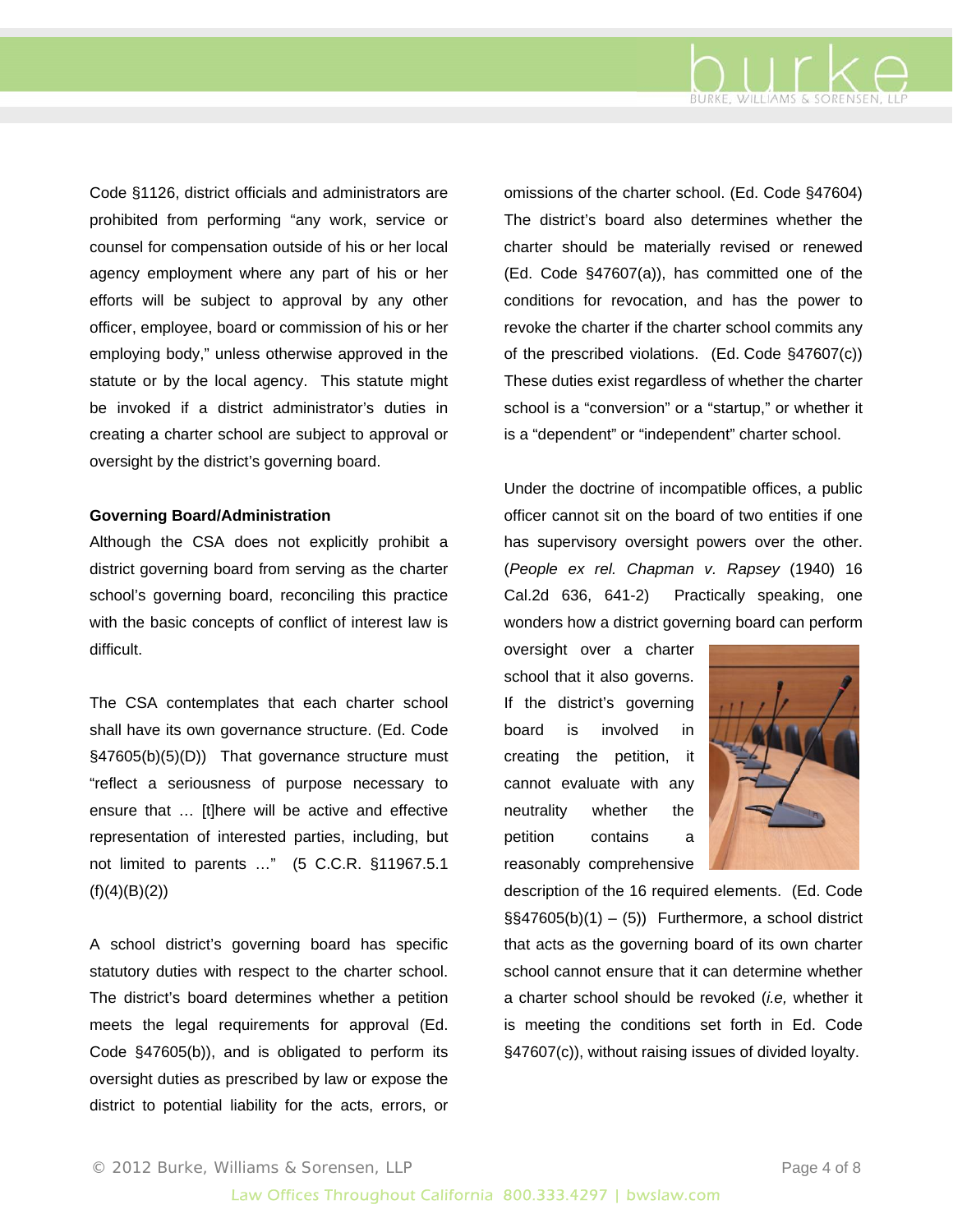The doctrine of incompatible offices applies where one jointly-held office holds supervisory powers over the other:

The inconsistency, which at common law makes offices incompatible, does not consist in the physical impossibility to discharge the duties of both offices, but lies rather in a conflict of interest, as where one is subordinate to the other and subject in some degree to the supervisory power of its incumbent, or where the incumbent of one of the offices has the power to remove the incumbent of the other or to audit the accounts of the other. (*Deputy Sheriff's Association of Santa Clara County v. County of Santa Clara* (1996) 49 Cal.App.4th 1471, 1481)

For example, the State Attorney General has issued an opinion that a school board member cannot simultaneously hold the position of county planning commissioner where the latter office might have jurisdiction over the school district's location of school facilities. (56 Ops.Cal.Atty.Gen. 488  $(1973)$ .)<sup>4</sup>

The obligation of the district's governing board to perform statutory oversight duties over the charter school also raises the question of divided loyalties should the same board also govern the charter school. Therefore, although not expressly prohibited by the CSA, the practice of a district governing board also governing the charter school is difficult to harmonize with existing conflict of interest law.

#### **Fiscal Independence**

Charter schools are intended to maintain fiscal independence from their charter-granting districts, and the charter school is responsible for managing



its own financial affairs. It is equally clear that the sponsoring school district is obligated to ensure that the charter school maintains fiscally sound practices and conducts annual financial audits. (Ed. Code §§47604.32 and

BURKE, WILLIAMS & SORENSEN, LLP

47604.33.) As the court stated in *Wells*:

The autonomy, and independent responsibility, of charter school operators extend, in considerable degree, to financial matters. Thus, where a charter school is operated by a nonprofit public benefit corporation, the chartering authority is not liable for the school's debts and obligations. (Id., § 47604, subd. (c).) A 2003 amendment to the [CSA] makes clear that the chartering authority's immunity from financial liability for a charter school extends to "claims arising from the performance of acts, errors, or omissions by the ... school, if the authority has complied with all oversight responsibilities required by law." (*Wells*, *supra*, 39 Cal.4th 1164, 1201)

To the extent that a charter-granting district commingles its finances with that of the charter school, or makes fiscal decisions on the charter school's behalf, such a practice blurs the line of demarcation set forth in the CSA.

Charter schools receive their own funding in the form of a general purpose entitlement. (Ed. Code §47633) Although the charter school can opt to receive its funding through the district on a passthrough basis (Ed. Code §47651(a)(2)), there is no indication that the intent behind this arrangement is to commingle funds with district resources. In fact, the district's fiscal oversight duties belie this – the

© 2012 Burke, Williams & Sorensen, LLP et al. All page 5 of 8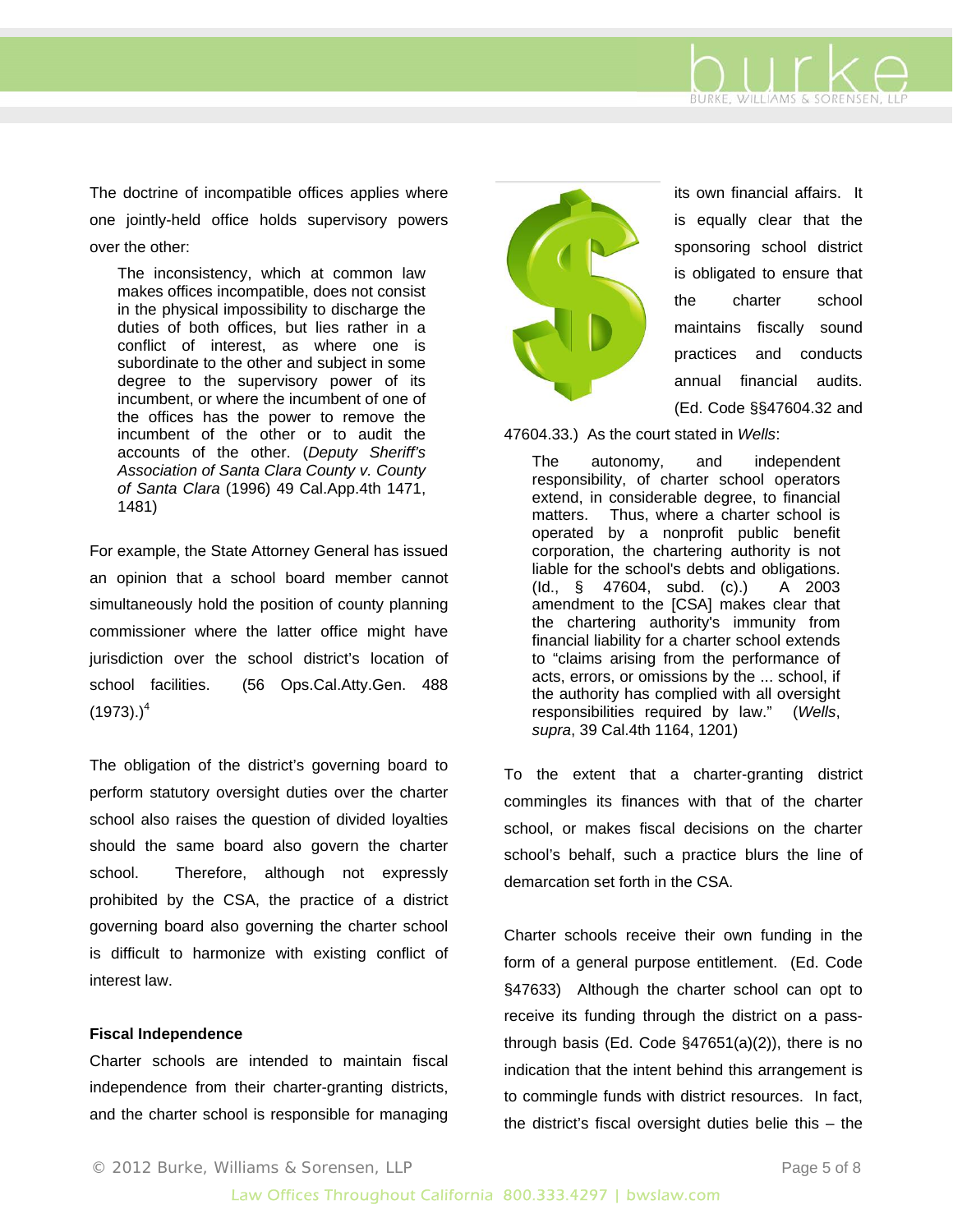

district must ensure that a charter petitioner provides "financial statements that include a proposed first-year operational budget, including startup costs, and cashflow and financial projections for the first three years of operation" (Ed. Code §47605(g)); the charter school must submit preliminary budgets, interim reports, and financial audits to the sponsoring agency (Ed. Code §47604.33); the charter school must follow generally-accepted accounting principles and not commit fiscal mismanagement (Ed. Code §47607(c)(3)); and the charter school must conduct "annual, independent, financial audits." (Ed. Code §47605 (b)(5)(I))

Therefore, regardless of whether a charter school is perceived to be an "independent" or "dependent" charter, the CSA is clear that it must maintain independent fiscal operation and finances from the sponsoring district, and that the district's only nexus to such fiscal activities is through its oversight duties.

#### **Employment Relationships**

The CSA states that a charter petition must elect whether the charter school or the district shall be considered the exclusive employer of the charter school's employees for the purposes of the EERA. (Ed. Code §§47605(b)(5)(O) and 47611.5) However, this designation is intended largely to determine which entity – the school district or charter school – would carry the obligations under the EERA (most predominantly, the duty to bargain the terms and conditions of employment) if the charter school's employees designate an exclusive

representative. Administrative Law Judges with the Public Employment Relations Board ("PERB") have applied the obligations of the EERA to the party that the charter petition designates as the exclusive employer. (*See, e.g., Chula Vista Educators v. Chula Vista Elementary School District* (2002) 26 PERC 33031 (No. LA-CE-4125-E); *Ravenswood Teachers Association v. Ravenswood City School District* (2002) 26 PERC 33118 (Nos. SF-CE-2218- E, SF-CE-2236-E))

Less explicit under the CSA is the role of the charter-granting district in the charter school's duties as an employer. It is important for districts to limit their potential liability for charter school actions to that delineated by their oversight duties in Ed. Code §47604(c). Districts must take steps to avoid potential vicarious forms of liability deriving from any action vis-à-vis the charter school's employees; for example, screening applicants, reference checks, hiring decisions, evaluation and discipline, and decisions to dismiss or terminate. Because districts generally do not dictate the day-to-day personnel decisions affecting the charter school's employees, they must ensure that the charter school is fulfilling its legal obligations as an employer, and that the district limits its role as that of an authorizer ensuring that the charter school complies with all applicable laws.

A charter petition should ideally reflect the election that the charter school be the exclusive employer of its own employees. Though the CSA allows the petition to identify the district as the exclusive employer, such a designation is at odds with the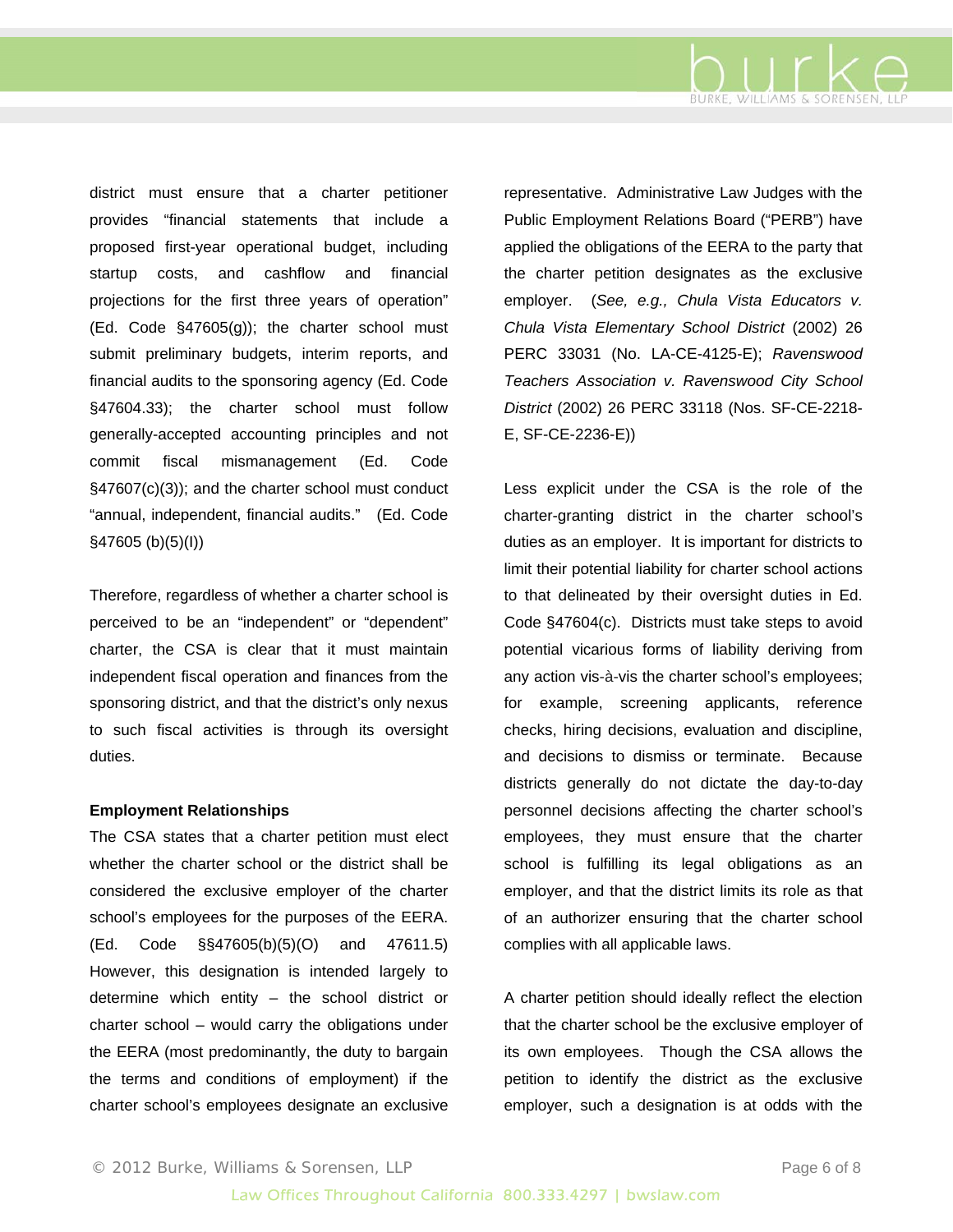

practical reality that charter schools function as the employer of their own employees. Nonetheless, there are some limited instances where charter school employees are treated functionally as district employees. (*See*, *e.g., Orcutt Union Elementary School District* 36 PERC ¶ 1 (No. LA-UM-829-E) (PERB held that charter school teachers shared a community of interest with district teachers for the purposes of the unit modification determination.)) However, PERB expressly noted in the *Orcutt* decision that a different result could ensue if the charter designated the charter school as the exclusive employer.

#### **Non-Profit Corporate Status**

The CSA provides for the incorporation of a charter school as a non-profit public benefit corporation. (Ed. Code §47604(c)) Incorporation as a non-profit public benefit corporation will give a charter school legal status distinct and separate from the district. California courts have begun to consider a charter school's non-profit corporate status in determining whether charter schools bear the obligations adhering to public entities. For example, the court in *Knapp v. Palisades Charter High School* (2007) 146 Cal.App.4th 708, cited a charter school's nonprofit corporate status in holding that a claimant did not need to comply with the requirements of the Tort Claims Act before suing the charter school. (*Knapp*, *supra,* 146 Cal.App.4th 708) The California Supreme Court held that a charter school's non-profit corporate status made it a "person" subject to suit under the False Claims Act

and unfair competition laws. (*Wells, supra,* 39 Cal.4th 1164, 1203-4)

Incorporation as a non-profit public benefit corporation is a step that a charter school can take to affirm that, legally speaking, it is an entity separate and distinct from the district. While the effect of such a step is still being developed by the courts, becoming a non-profit public benefit corporation generally signals an intent by the charter school to legally codify its independent status from the district.

#### **Conclusion**

Because the CSA does not define the term "dependent" charter, the operational and administrative relationships between school districts and their charter schools vary throughout the state. However, school districts should ensure that their operational relationships with their charter schools are harmonized with their statutory role as the charter school's oversight agency, as well as with the statutory directive that charter schools operate independently from the public school system.

(*John R. Yeh is a Partner with Burke, Williams & Sorensen, LLP, and is a member of its Education Law Practice Group. He represents school districts throughout California in dealing with charter schools. This article is an update of a version originally published in 2007.)*